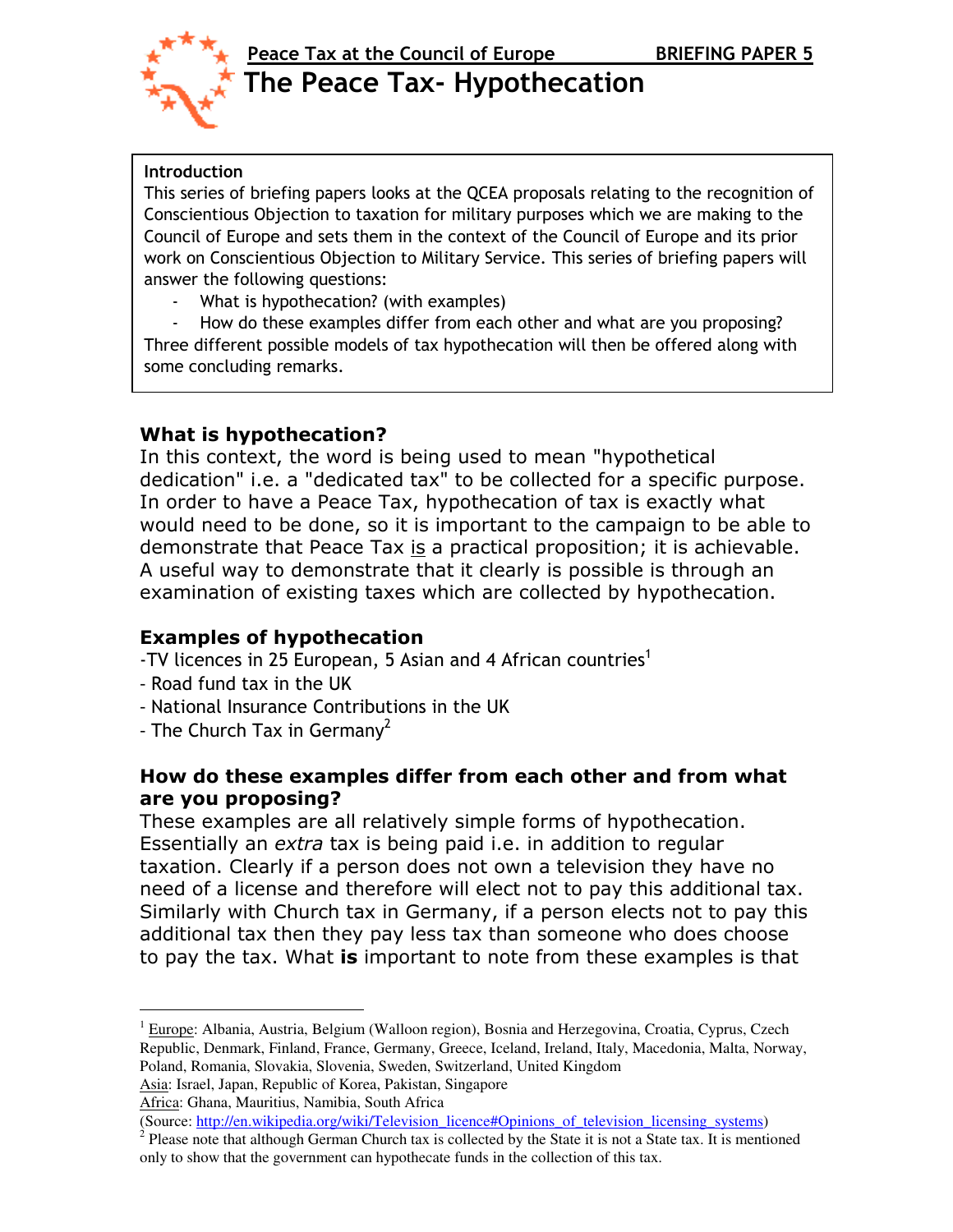it is possible to collect money for a specific purpose and to spend the money collected only on that purpose.

There are some important differences between this sort of hypothecation and the hypothecation that would be required for Peace Tax:

- 1. It is not intended to be an extra tax
- 2. A person who chooses to pay Peace Tax will not pay more tax than a person who is content for their taxes to fund the military (nor will they pay less).
- 3. It is an alternative tax i.e. a redirection of tax from the military and towards a non-military fund.
- 4. It is an essential aspect of this fund that it is transparent; that Peace Tax supporters have a guarantee that their money is not being spent on the military.

The commonly quoted challenges associated with the practicality of this method are threefold. Firstly, many argue that it would prove difficult to calculate the exact percentage of each person's tax that would ordinarily have gone to the military. Secondly, even if this could be accurately calculated, that percentage would have to be collected separately as an ear marked fund for non-military spending (Peace Tax). Thirdly, an additional challenge and cost would then be the administrative costs required to maintain transparency of spending of Peace Tax.

These are all legitimate and important questions. It can be seen that hypothecation is possible because it is already used by governments to collect certain taxes for a specific purpose. It cannot be denied that the hypothecation necessary to implement a Peace Tax would be more complicated and that there would be certain costs associated with this. Before offering a few possible tax models to allow for a Peace Tax fund, there are a few more important points to note:

This is not tax avoidance.

The same amount of tax will be paid by everyone, regardless of whether they choose Peace Tax.

Another important point to note is that Peace Tax hypothecation does not undermine the sovereignty of the national government to allocate tax spending. The allocation of Peace Tax is in not governed by those taxpayers who choose to pay into it. Its spending is still controlled by the government. The only influence the tax payer has is by saying that there is one thing on which it *cannot* be spent i.e. the military.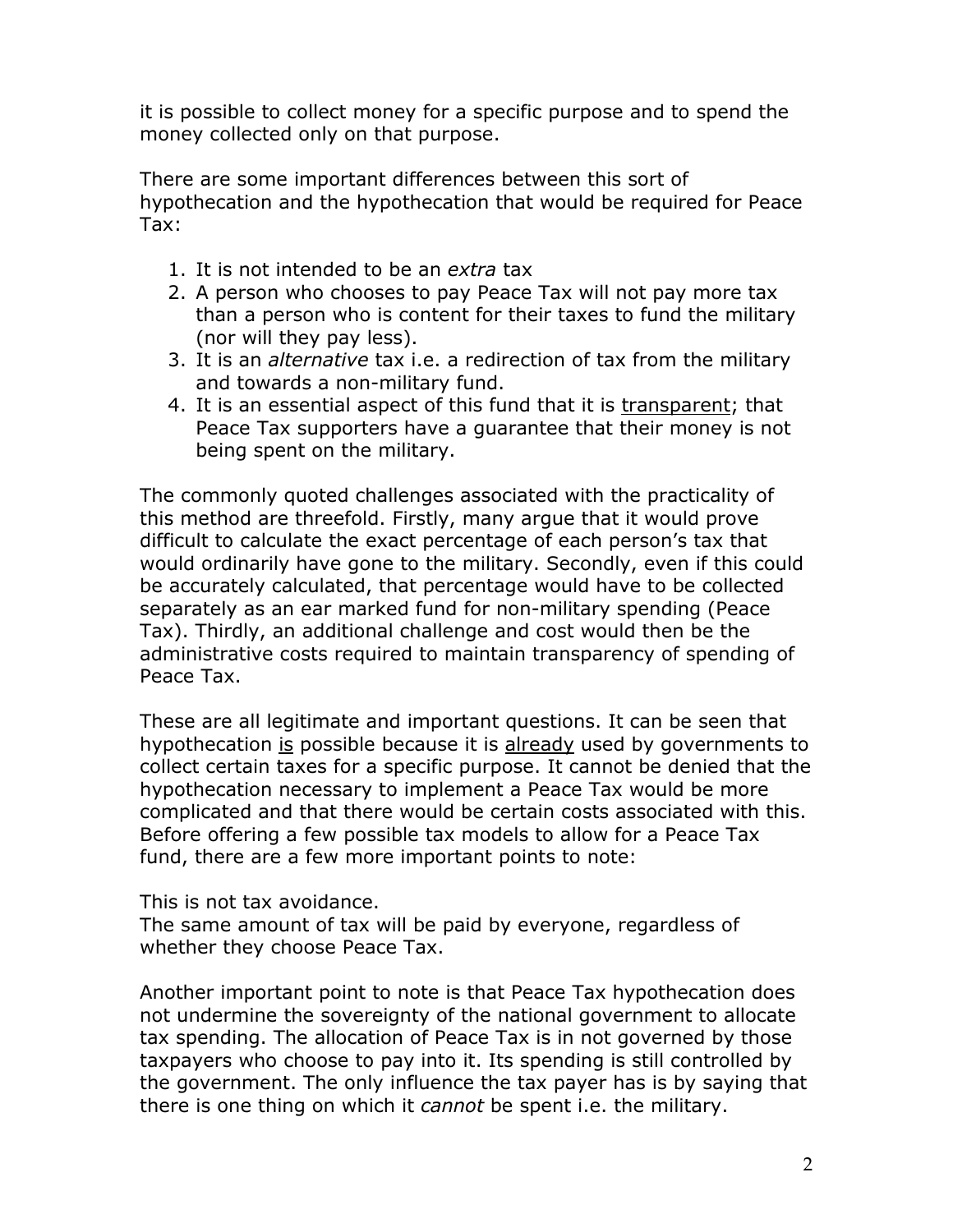## Models

The main challenge to bear in mind is that taxation is divided into direct and indirect taxes (VAT etc). Finding a way to ensure that taxes paid into either the direct or the indirect 'pot' are not used to fund the military is the main obstacle when designing a possible tax model. This document will present three models as possible ways in which conscientious objectors could redirect their taxes away from the military.

## Model 1: Calculation of direct tax

This is probably the simplest model of the three but perhaps also the least accurate. Essentially the taxman would calculate that x% of each person's direct and indirect tax would go to the military. This percentage of tax would then be put into (hypothecated into) a separate fund (Peace Tax Fund) which would be transparent and would be spent exclusively on non-military projects.

## Model 2: The balancing act

In this model, the idea would be that, if a person chooses to redirect their taxes from military spending, all of their direct taxes would go into a hypothecated 'Peace Tax fund.' None of their direct taxes could therefore go towards the military. Of course, this would not be the case for indirect taxes. However, it is estimated that the military expenditure from the indirect tax 'pot' would be essentially cancelled out by the non-military funds in the direct tax 'pot'. However, the benefit of this model is that no approximate calculation of the military budget would be required.

## Model 3: Restriction on indirect tax spending

Of the three models, this is by far the most restrictive on governments. It would incorporate the idea behind model 1 which would involve an estimated calculation of the percentage of direct tax spent on the military. This percentage would then be hypothecated into a Peace Tax fund. However, the added restriction would be that there would be legislation in place which would also mean that the government could not spend indirect taxes on the military budget either.

# **Conclusions**

Model 3 is clearly the best way to ensure that a conscientious objector would not pay for the military through either direct or indirect taxation. However it is also the most drastic and restrictive of the three and therefore likely to be the least popular.